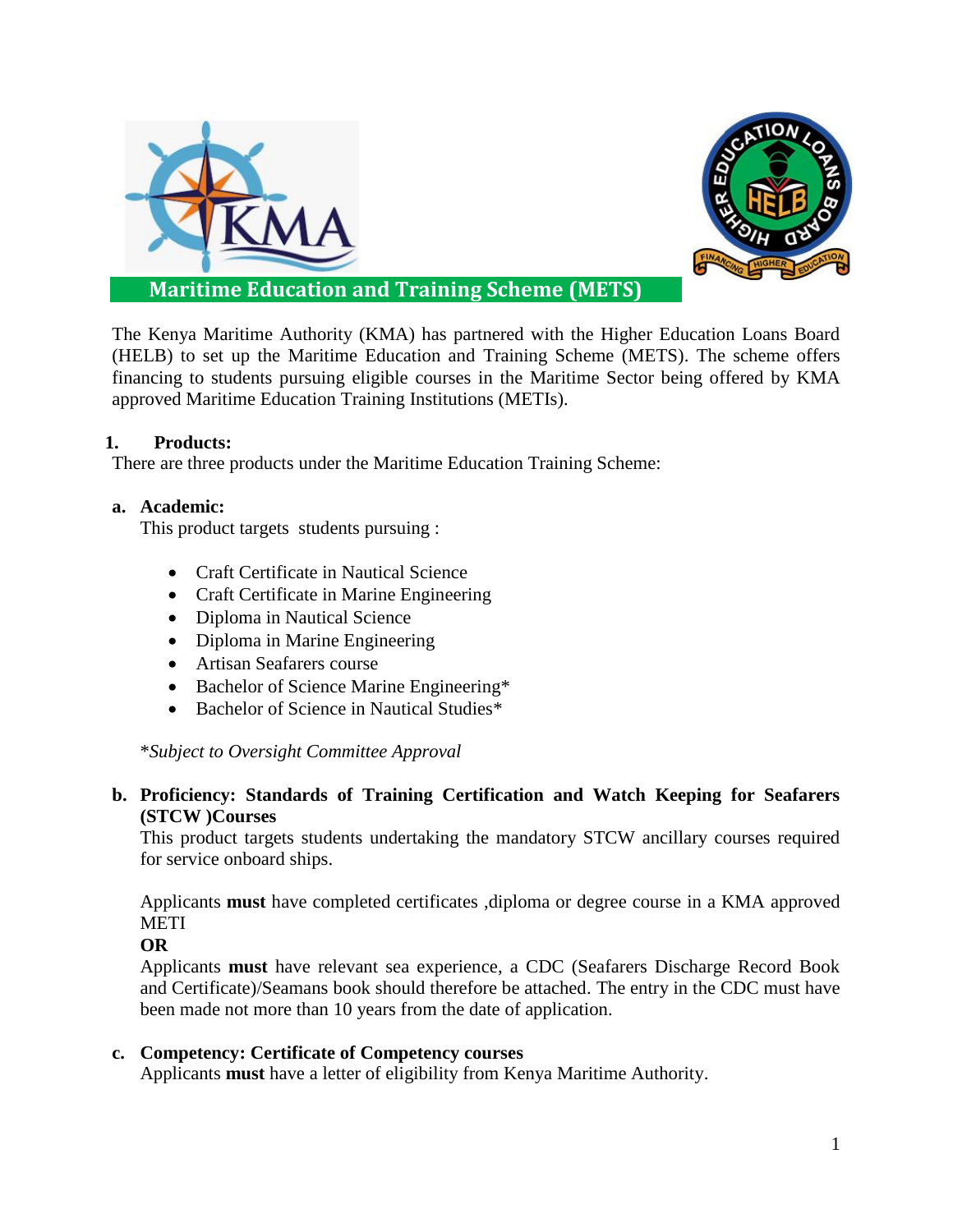## **2. Which are the approved METIs?**

- Bandari Maritime Academy
- Kenya Coast National Polytechnic
- Kisumu Maritime Centre
- Pioneer International University
- Indian Ocean Maritime Training Centre

#### **3.What does the loan cater for?**

The loan maycater for :

- Tuition Fees
- Registration Fees
- Examination Fees
- Assessment Fees
- Upkeep Fees for the Academic Product\*

#### *\*subject to approval*

The fees will be sent directly to the institution of study while upkeep will be paid to the student.

#### **4. What is the interest rate applicable to the loan?**

The applicable interest rate is 4% per annum on reducing balance chargeable upon disbursement.

#### **5. What is the repayment period for the loan?**

a. Academic:

The loan falls due for repayment one year upon completion of studies and the loan repayment period for the certificate level is four (4) years while that of the diploma is five (5) years.

b. Proficiency: STCW Courses

The Proficiency loan falls due for repayment one year after disbursement and the repayment period for the loan is one year.

d. Competency: Certificate of Competency courses The Competency loan falls due for repayment one year after disbursement and the repayment period for the loan is one year.

#### **6. Are there other charges to the loan?**

A loan administrative fee of Kshs.500 is charged on each disbursement.

An insurance premium is charged on the loan in accordance with the terms and conditions of the loan application.

#### **7. How to Apply:**

#### **a)First Time Applications:**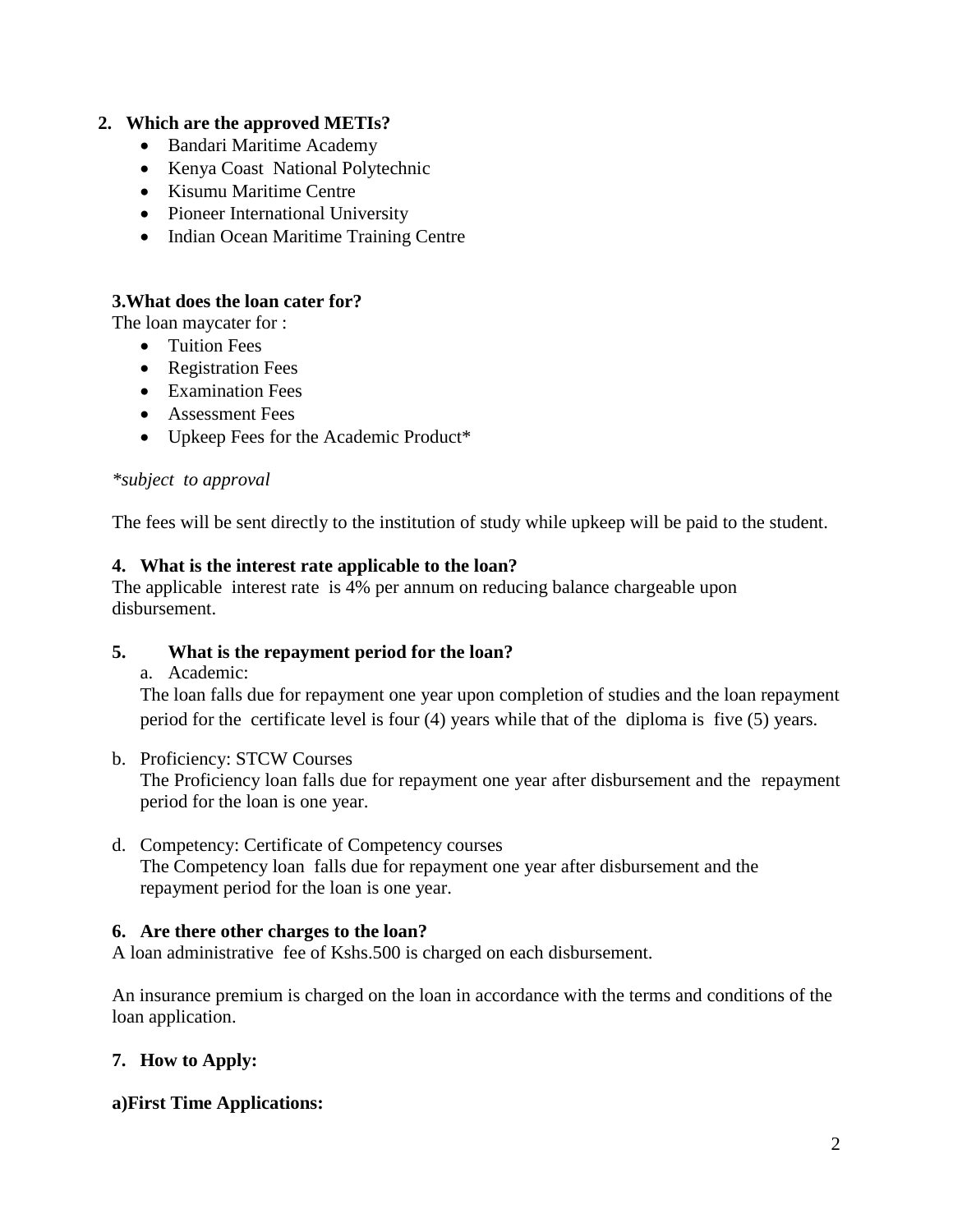This applies to all three products:

- 1. Applications are done online through the HELB student portal on [www.helb.co.ke](http://www.helb.co.ke/)
- 2. Applicants should log in and fill out the required form depending on whether they are pursuing an Academic, Proficiency or Competency course.
- 3. Print **two** copies of the application form.
- 4. Ensure the form is properly signed and stamped by the relevant authorities and guarantors
- 5. Attach all necessary documents as indicated in the check list appearing in the loan application form.
- 6. Submit one copy of the duly completed application form with the necessary documents at the HELB Desk at the nearest Huduma Center or at Mezzanine 1 Anniversary Towers
- 7. Retain one copy of the duly filled loan application form (Mandatory).

# b) **Subsequent Application**

For an applicant to qualify for the subsequent loan, they should have benefitted as a first time applicant. The subsequent applications are done through HELB Mobile App available on Google play store and through USSD code \*642# .

The subsequent application only applies to the academic product.

# **Additional information on the Application:**

- 1. HELB will use the email and telephone contacts provided on the Loan Application Form for communication on the progress of the application.
- 2. Loan award will depend on meeting the criteria and availability of funds.

# **ATTENTION:**

- **1. The first time application form is only accessible through the HELB student portal o[nwww.helb.co.ke](http://www.helb.co.ke/)**
- **2. Do NOT PAY anyone to process your HELB loanapplication unless the requisite service charges if applying from a cyber café.**
- **3. Incaseofanyqueries,seekassistanceONLYfromHELB orKMA**

For a pleasant online experience, applicants should read, understand and follow the instructions provided at the beginning of the online loan application process.

# **Contact Information**

For more information, please contact KMA or HELB through the contact information below: